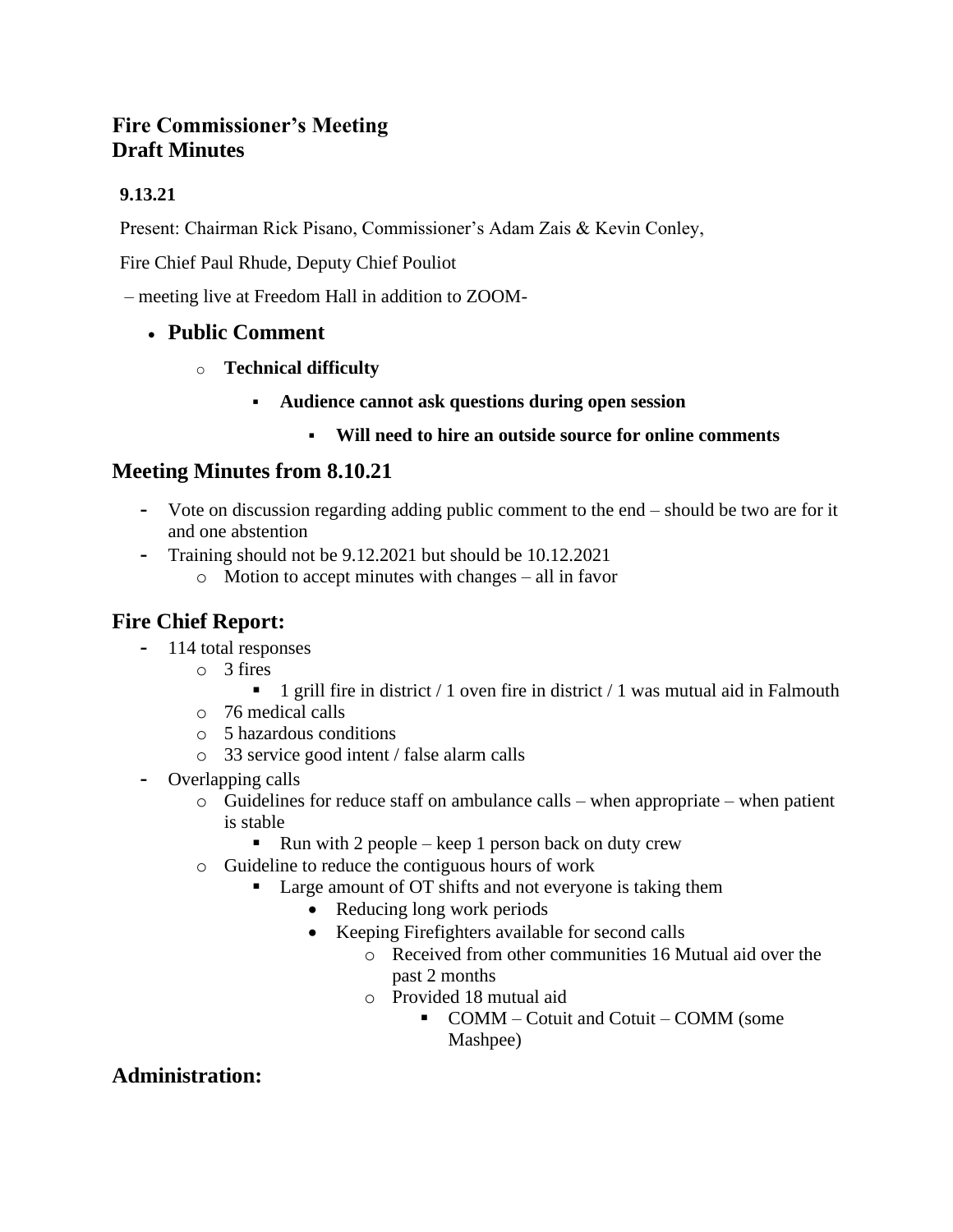#### **SOGs**

- o **Chairman Pisano asked about a report regarding: Frequency of overlapping calls and if they would be addressing implications for staffing and mutual aid?**
	- *Chief Rhude replied that those issues would be addressed*
- o **Commissioner Zais asked to be trained on reading the report since it was new.**
- o **Chairman Pisano explained the SOG breakdown and how it led to Bargaining Session**

#### **PRO EMS REPORT**

**-** attached

## **Training:**

- **-** Search and rescue 9.15.2021 from 9am to 12 noon @ Cotuit Elementary School
- **-** Forcible Entry 10.12.2021 from 9am to 12 noon
- **-** Community CPR Class 10.04.2021 from 5pm to 8pm @ Freedom Hall o Those interested can email Casey Staggs (Cotuit Currents)
- **-** Training events are open to the public

## **Personnel:**

**-** One person out on IOD

#### **Apparatus:**

**-** Used ambulance from Brewster will still be available sometime in November/December 2021

# **Facilities:**

- **-** Painting 4 more rooms
	- o Finishing up by the end of the calendar year
	- o Painting company scheduled for 9.14.2021 morning for estimate

# **Cotuit Currents:**

- **-** Regarding 9/11 posting
	- o Very well attended gathering

#### **OLD BUSINESS:**

#### *POLICY ADVISORY COMMITTEE*

#### **Commissioner Zais**

**-** Meeting on 9.13.2021

# **Commissioner Zais – Elementary School update**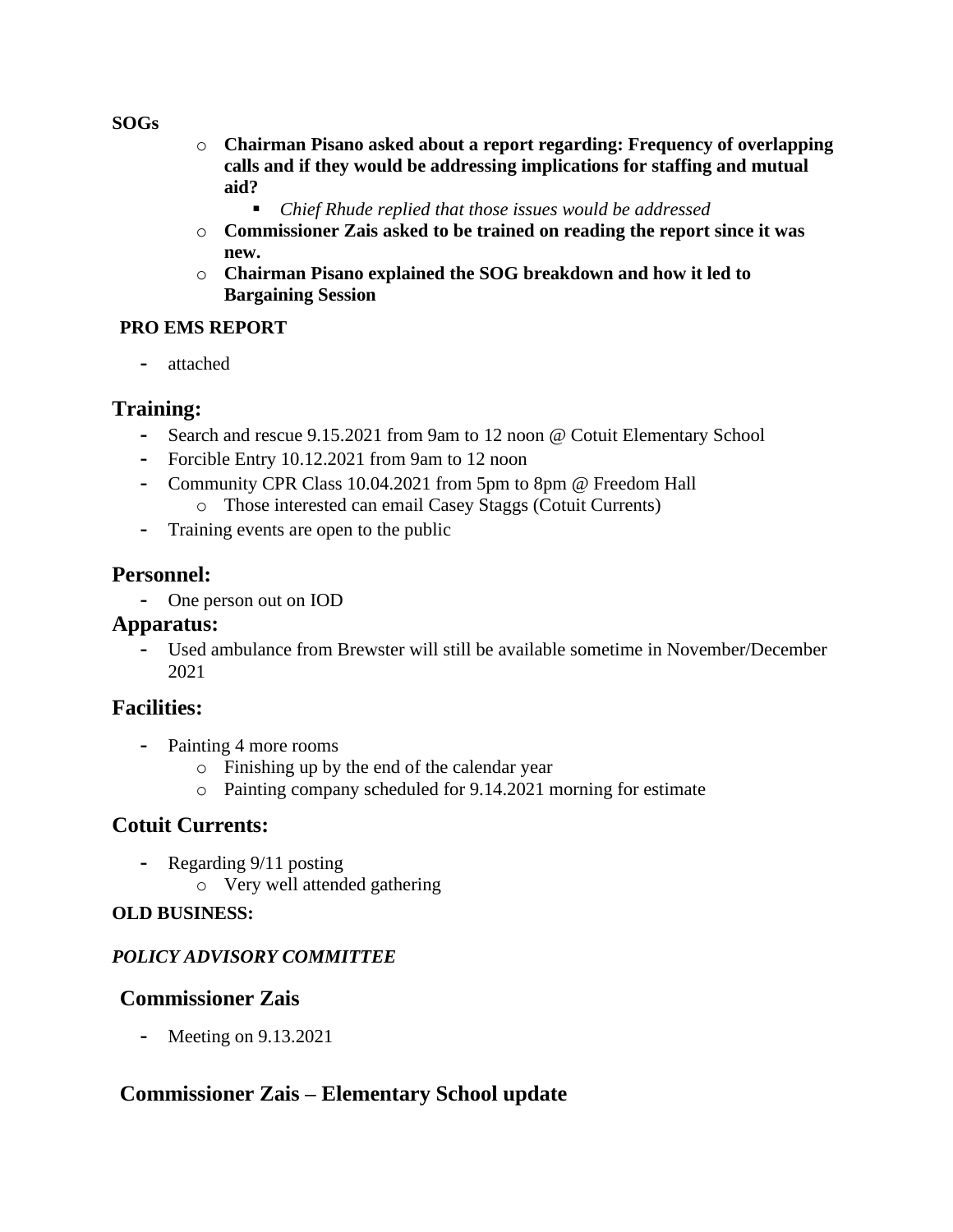- **-** Next meeting on 9.16.2021
	- o No new update

#### *FIREFIGHTER PHYSICAL FITNESS COMMITTEE*

#### **Commissioner Conley & Chief Rhude**

- **-** Received a proposal from firefighters
	- o Will schedule a time to meet with them to review proposal and any suggestions moving forward

#### **New Business:**

- **-** Draft SOGs related to staffing
	- o Commissioner's have been asked by the Union to address that matter in Impact Bargaining – executive session meeting will need to be scheduled
		- Same category as Contract Bargaining
	- o Impact Bargaining
		- SOGs have significant effects on their working conditions
		- Need to renew the Bargaining Committee
			- Including one person from Prudential
		- Union can choose to have legal counsel or not
		- Fire Department can choose to have legal counsel or not
			- Same as Contract Bargaining Session
		- **Chairman Pisano asked Commissioner Conley to chair the Committee for the Impact Bargaining Session. He asked Fran Parks continue her role as the Prudential representative for the Committee for the Impact Bargaining Session.**
			- *Commissioner Conley said yes*
			- *Fran Parks "thumbs up" that she would continue.* o Chairman Pisano nominated Commissioner Conley to chair the Committee for the Impact Bargaining Session
				- All in favor
		- **Commissioner Zais asked about the steps of Impact Bargaining**
			- **Discussion with the Firefighters and their Attorney will happen in Executive Session only with Commissioner Conley, Chairman Pisano & Fran Parks?**
				- o *Commissioner Pisano answered that the named individuals above have been the Contract Bargaining team with or without legal representation and a negotiating team will be present during the Impact Bargaining Sessions – just like the Contract Bargaining Sessions.*
			- **Commissioner Zais asked what the "mechanics" of the Impact Bargaining Sessions were re SOGs? After the Impact Bargaining Session, are the SOGs agreed to in that meeting or**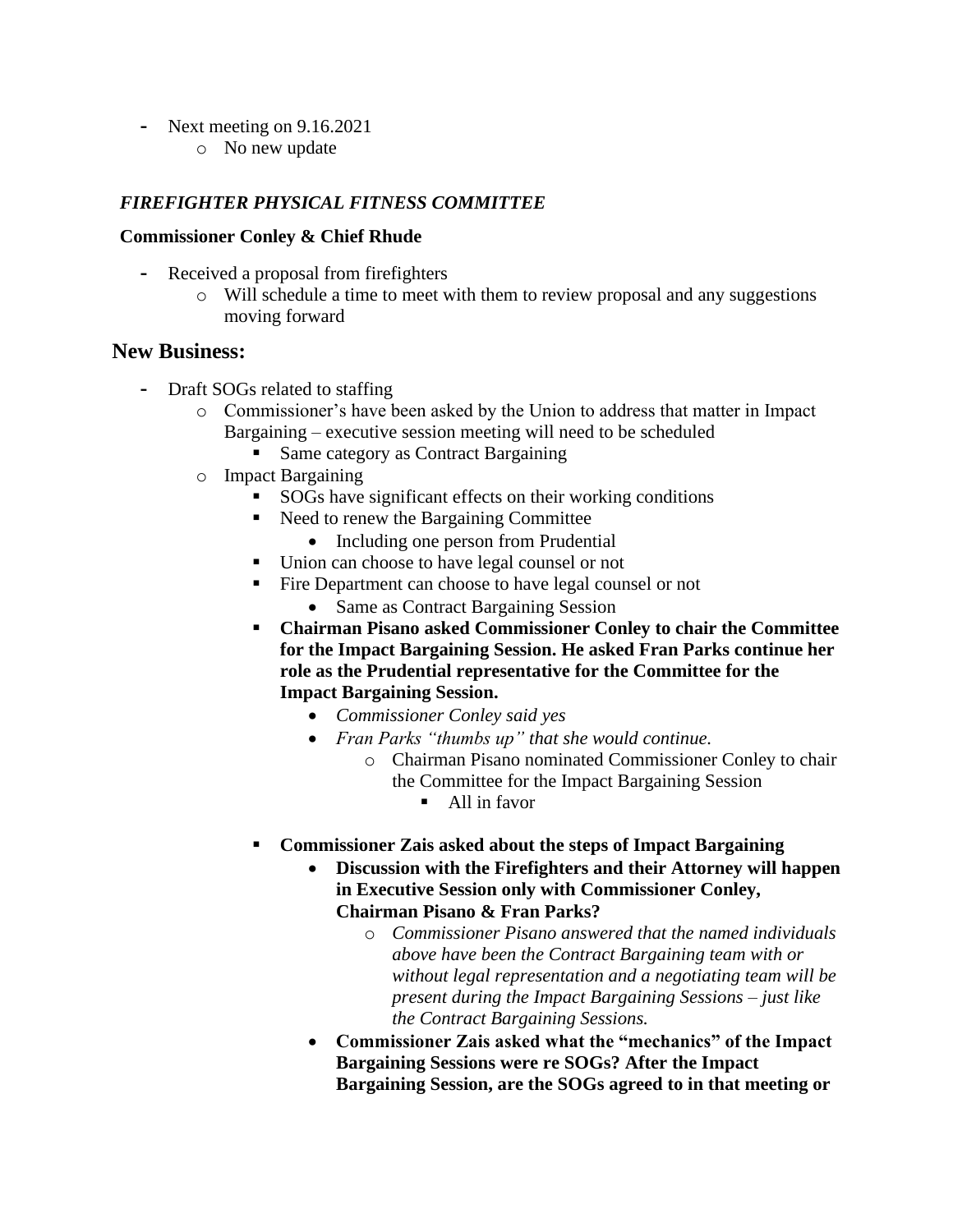#### **as a result, after the meeting, are brought forward to the discussion for Fire Commissioner's Meeting?**

- o *Chairman Pisano answered that much like the Contract Bargaining Sessions would go on until some form of agreement is reached, at which point, IF there is an agreement, it is reported as such to the Union and will be voted upon. Then it becomes an adjustment to the existing contract.*
- **Chairman Pisano asked about whether there were any guidelines or schedule.**
	- *Chief Rhude said that he would get back to the Commissioners about times.*

# **- Hurricane Henri**

- o Discussion with DPW before Henri hit
	- Were not able to commit a pre-planned staging equipment
		- Rented from Coastal Tool rental to rent a heavy piece of equipment
			- o Chief had a conversation with the Assistant DPW and have scheduled a meeting with 5 fire departments, DPW, Town Manager's office and PD to review of everyone's resources, how to best prepare and utilize everyone's resources and come up with a plan instead of renting equipment.
				- Looking at trying to get a multi-purpose piece of equipment for not a large capital investment
					- No proposal for Commissioner's yet but working on it
			- o Commissioner Conley asked if the Chief was looking to see what Government equipment is available?
				- Chief answered that the Government put a pause on requests and has stopped access of viewing the equipment because equipment had been misplaced by other communities but requests can be made into Forestry, which Chief asked them to look out for different equipment for Cotuit FD.

# Cotuit Town Dock Restriction

November 2020 Dredging - JP Fueling Company

- Fuel boats at marine facilities requires permits signed by Fire Dept and State
- Chief Rhude Signed off on fueling permit with the stipulation that the fueling truck had to remain on the asphalt and could not be positioned on the dock
	- o Resulted in Town of Barnstable commissioning an engineering study Completed on August 12, 2021
		- Dock had a capacity of 10k lbs. run by the town
			- Town decided to block off the dock to prevent any vehicles from going on it and did not share the study result information with the